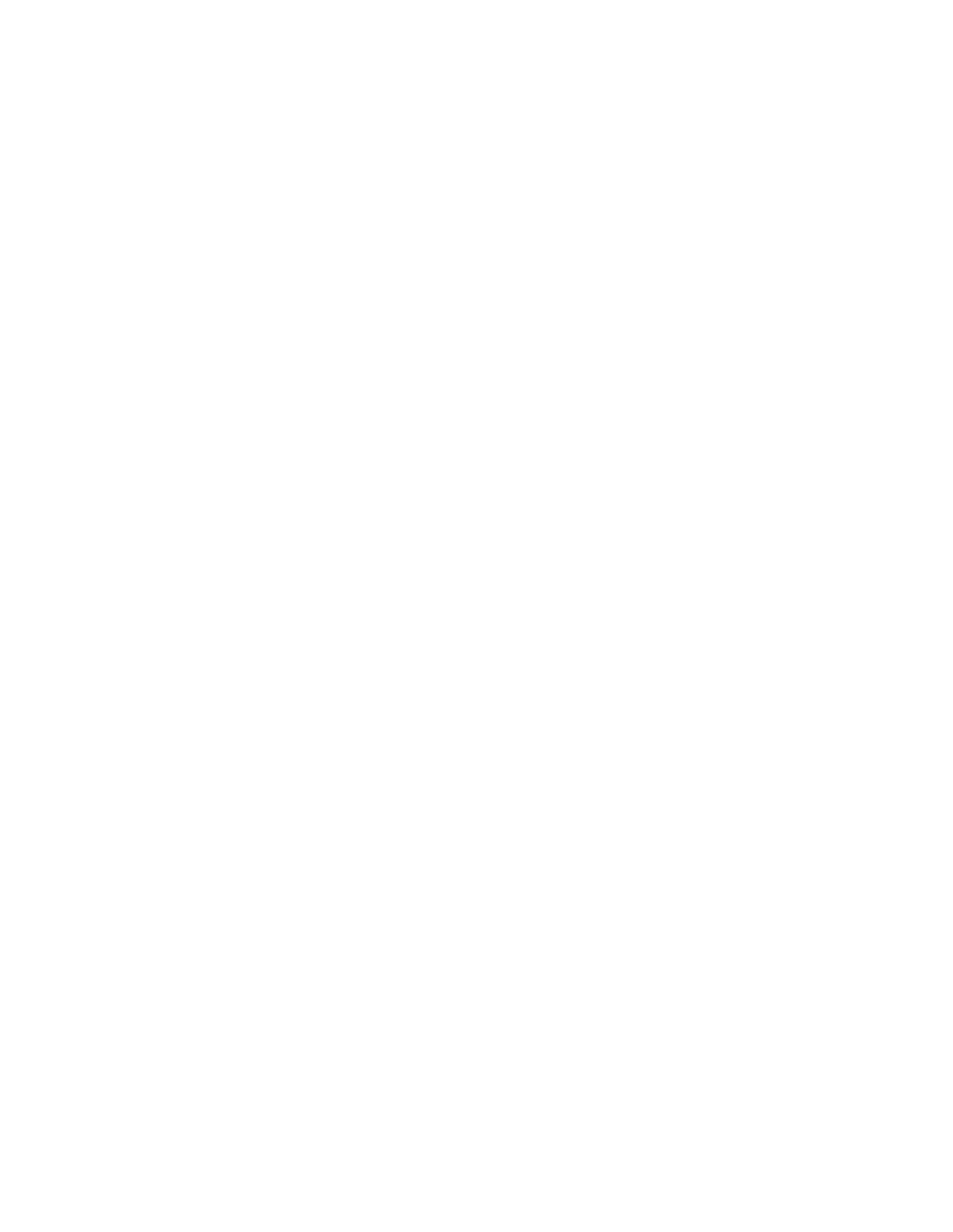

*Sources: authors, adapted from Association of Home Appliance Manufacturers and American Council for an Energy-Efficient Economy, 2004 \*Refrigerator (Kenmore Top Freezer, auto defrost, greater than 21 ft.) \*Freezer (Kenmore Chest-style Freezer, manual defrost, 20.3 ft.)*

The Federal Trade Commission requires that appliance manufacturers put the EnergyGuide label on refrigerators, freezers, dishwashers, clothes washers, water heaters, furnaces, boilers, central air conditioners, room air conditioners, heat pumps, and pool heaters. Appliances not required to have the EnergyGuide label are cooktops, ranges, and clothes dryers.

**EnergyStar®.** In 1992, the U.S. Environmental Protection Agency (EPA) introduced EnergyStar®, a voluntary labeling program designed to identify and promote energy-efficient products in order to reduce greenhouse gas emissions (see Figure 2). The EnergyStar ® symbol is a simple way for consumers to identify products that are among the most energy-efficient on the market. Only manufacturers and retailers whose products meet the EnergyStar® criteria can label their products with this symbol. Choosing an EnergyStar® labeled product over a conventional model could save you hundreds of dollars in energy costs over the lifecycle of the appliance.

There is more to EnergyStar® than saving money. The use of energy-efficient products can also help save the environment. In many parts of the U.S., fossil fuels are often burned to produce electricity. The burning of fossil fuels is a major source of CO² and other greenhouse gas emissions, a leading cause of climate change and other pollutants that contribute to smog and acid rain. When you select energy-efficient products, less electricity needs to be produced. Thus, you are reducing emissions and promoting cleaner air as well.

## **TOTAL APPLIANCE PRICE TAG**

The total price tag not only includes purchase cost, but also operation and maintenance costs. Some appliances last longer than others (see Table 2). It is possible to save hundreds of dollars simply by choosing the most efficient model, rather than choosing the model with the lowest initial cost. To calculate your total price tag, use the Table 3 checklist.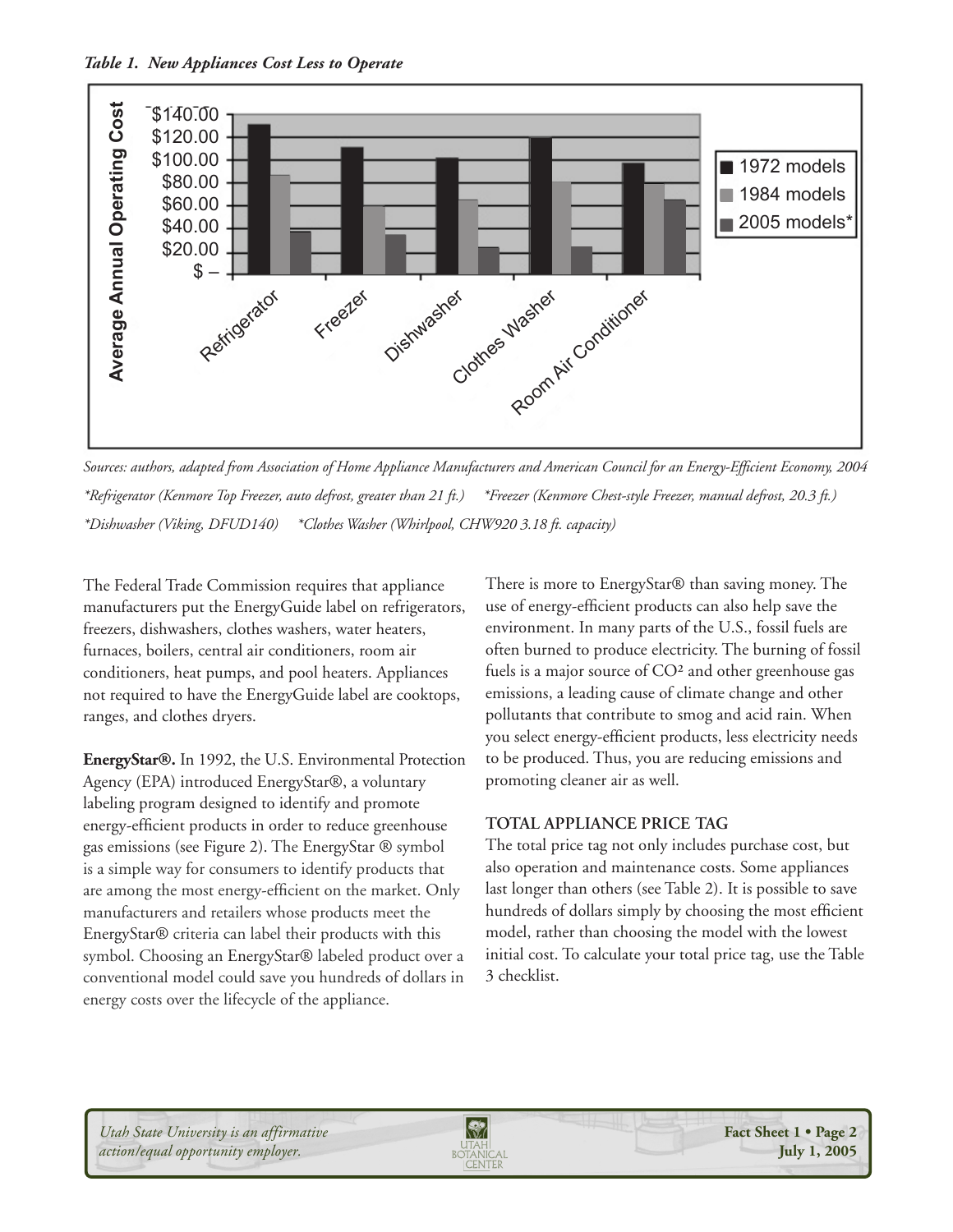

(Printed with permission from the Federal Trade Commission)

**Figure 2. EnergyStar® Label** 



Money Isn't All You're Saving (Printed with permission from EnergyStar ®)

# KITCHEN AND LAUNDRY APPLIANCE ENERGY **EFFICIENT FEATURES**

Most new energy efficient features of appliances are found on the inside, in the motors, compressors, pumps, valves, gaskets and seals, or in electronic sensors that make appliances "smart and efficient." Even if two models look the same from the outside, they may have less obvious, internal features that make a big

Manufacturer. model number and appliance type.

Information about features, capacity and size, so you can compare models.

Estimates of the appliance's annual energy use. The lower the number. the more energyefficient the appliance, and the less it costs to run.

The range of ratings for similar models. from "uses least energy" to "uses most energy." This scale shows how a particular model measures up to the competition.

An estimate of the annual cost to run this model.

difference in monthly utility bills. In the following section, specific appliances are reviewed along with some of the energy efficiency features found in these appliances.

## **REFRIGERATORS**

The refrigerator is used more than any other appliance in your kitchen. It is turned on 24 hours a day. Refrigerators are third in line on quantity of energy used, exceeded by heating and cooling systems and water heating. Models over 10 years old can use up to 50 percent more energy than newer models (EnergyGuide, 2005).

It is very important to choose the proper size refrigerator. Typically, the larger the refrigerator, the more energy it will use. When deciding which size of refrigerator to purchase, historically the ruleof-thumb has been a minimum

of 12 cubic feet for the first two people in the household, plus 2 more cubic feet for each additional person. Since people store more food in the refrigerator these days, they are purchasing larger refrigerators than in the past.

# Table 2. Life Expectancy of Appliances

| <b>Item</b>             | <b>Life in Years</b> |
|-------------------------|----------------------|
| Refrigerator (electric) | $15 - 20$            |
| <b>Clothes Washer</b>   | $8-10$               |
| <b>Clothes Dryer</b>    | $8 - 10$             |
| <b>Dishwasher</b>       | $8-12$               |
| Vacuum Cleaner          | $6 - 8$              |
| <b>Toaster</b>          | $6 - 8$              |
| <b>Blender</b>          | $15 - 25$            |
| <b>Electric Fan</b>     | $10-15$              |
| <b>Hair Dryer</b>       | $10-15$              |

Adapted from: (CNYHomes, 2005)

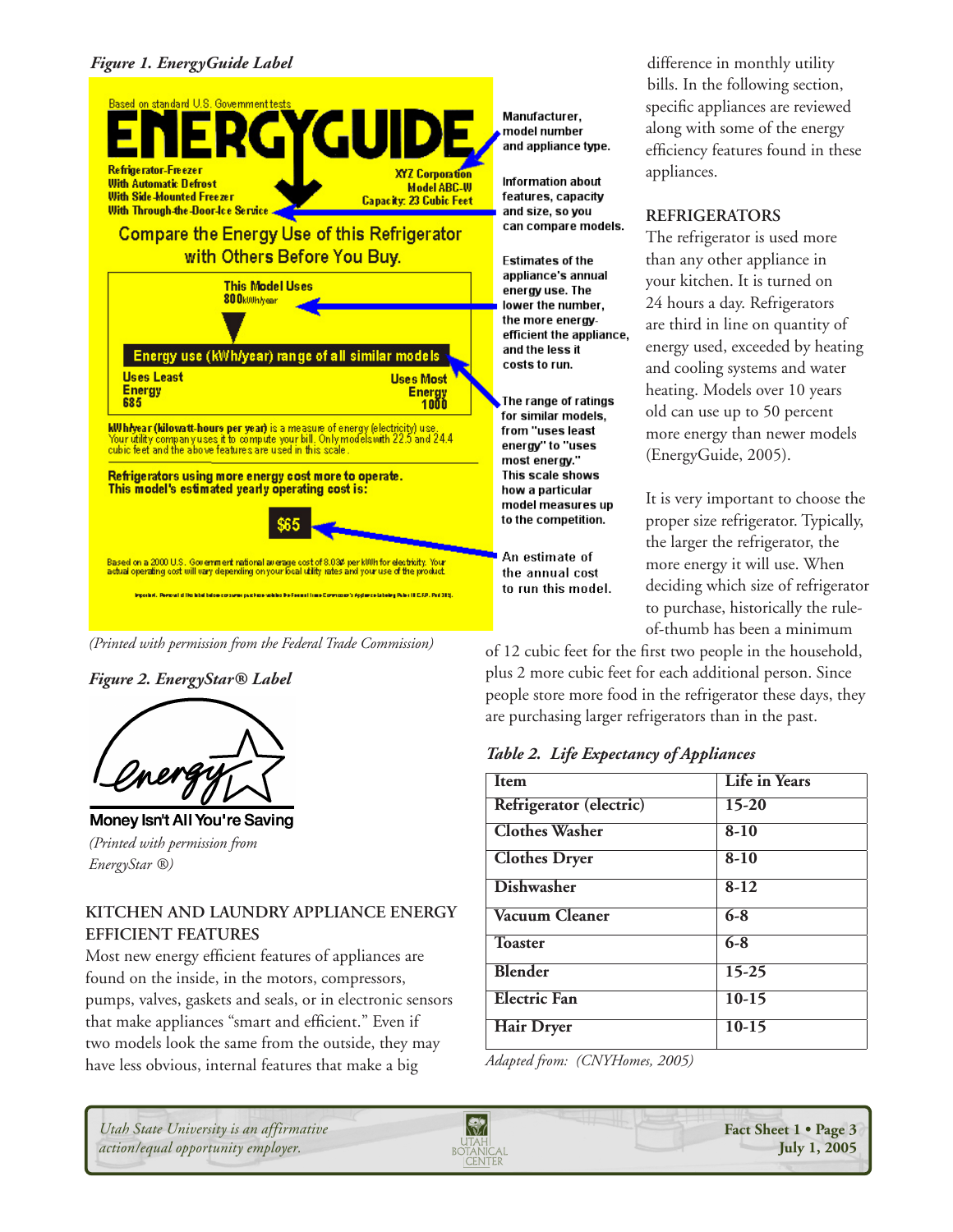# *Table 3. Calculating the "Total Price Tag" of Appliances*

| <b>Energy Guide Rating (kWhs used per</b>            | kWh   |
|------------------------------------------------------|-------|
| year)                                                |       |
| [multiplied by]                                      |       |
| Appliance Life in Years (see Table 2)                | vears |
| [multiplied by]                                      |       |
| <b>Local Electricity Cost per kWh</b>                | ¢/kWh |
| "Utility Price Tag" Total                            |       |
| [Add this to purchasing cost "Initial<br>Price Tag"] | ÷.    |
| <b>Total Price Tag</b>                               | $=$   |

There are many options to choose from when shopping for a new refrigerator. There are side-by-side models, models with an upper freezer compartment, or with a lower freezer drawer. For families that require a lot of refrigerator space, there are the separate refrigerator and freezer units to be used together. In terms of basic configuration, a refrigerator with the compressor on the top and freezer drawer on the bottom is more efficient than most others.

The refrigerator condensation coils can be located on the top, back or bottom of the refrigerator. Condenser coils mounted on the top of the refrigerator are more energy efficient because the heated air rises and escapes into the room, rather than heating the refrigerator body. Coils mounted on the bottom-front of the refrigerator are easy to clean, but tend to collect a lot of dust and must be cleaned about every three months. Bottomback mounted condensers require less cleaning, but are difficult to reach unless the refrigerator is on rollers. It is important to keep condenser coils clean because dirty coils require more energy.

Upright freezers use 10 to 25 percent more energy than chest styled freezers because they lose more cold air when opened. Freezers that must be manually defrosted use 35 to 40 percent less energy than similar frost-free models. However, if the ice is allowed to build up more than  $\frac{1}{2}$ " then the manual defrost refrigerator or freezer uses more energy (Austin Energy, 2005).

Select a refrigerator that has a tight door gasket and improved insulation. A tight door gasket keeps cold air in and warm air and moisture out. Some refrigerators have strong magnets on all four sides of the door to prevent air leakage and to keep the door tightly shut. One way to check the door seal is to notice the resistance when the door is opened. The more difficult it is to open the door, the tighter the door seal.

New refrigerators have improved insulation in their walls and doors, which lowers heat absorption from the room and reduces energy consumption. Look for extra-thick foam insulation, up to 2.7-inches in the freezer compartment, up to 2.2-inches in the fresh food compartment, and up to 1.5-inches in the door. For the same thickness, urethane foam is twice as efficient as fiberglass insulation. Many of the new refrigerators have automatic ice makers that increase energy costs by as much as 300 kWh per year (Hawks, 2000), or about \$24 a year at .08 cents/kWh.

### *Figure 3. Refrigerator Energy Saver*



Some refrigerators have an energy saver switch located inside the refrigerator that can be shut off when humidity is low, thus saving energy (see Figure 3). The energy saver device is actually a heater which reduces moisture condensation. If used in dry environments such as Utah, it is actually an energy drain, and should be switched off.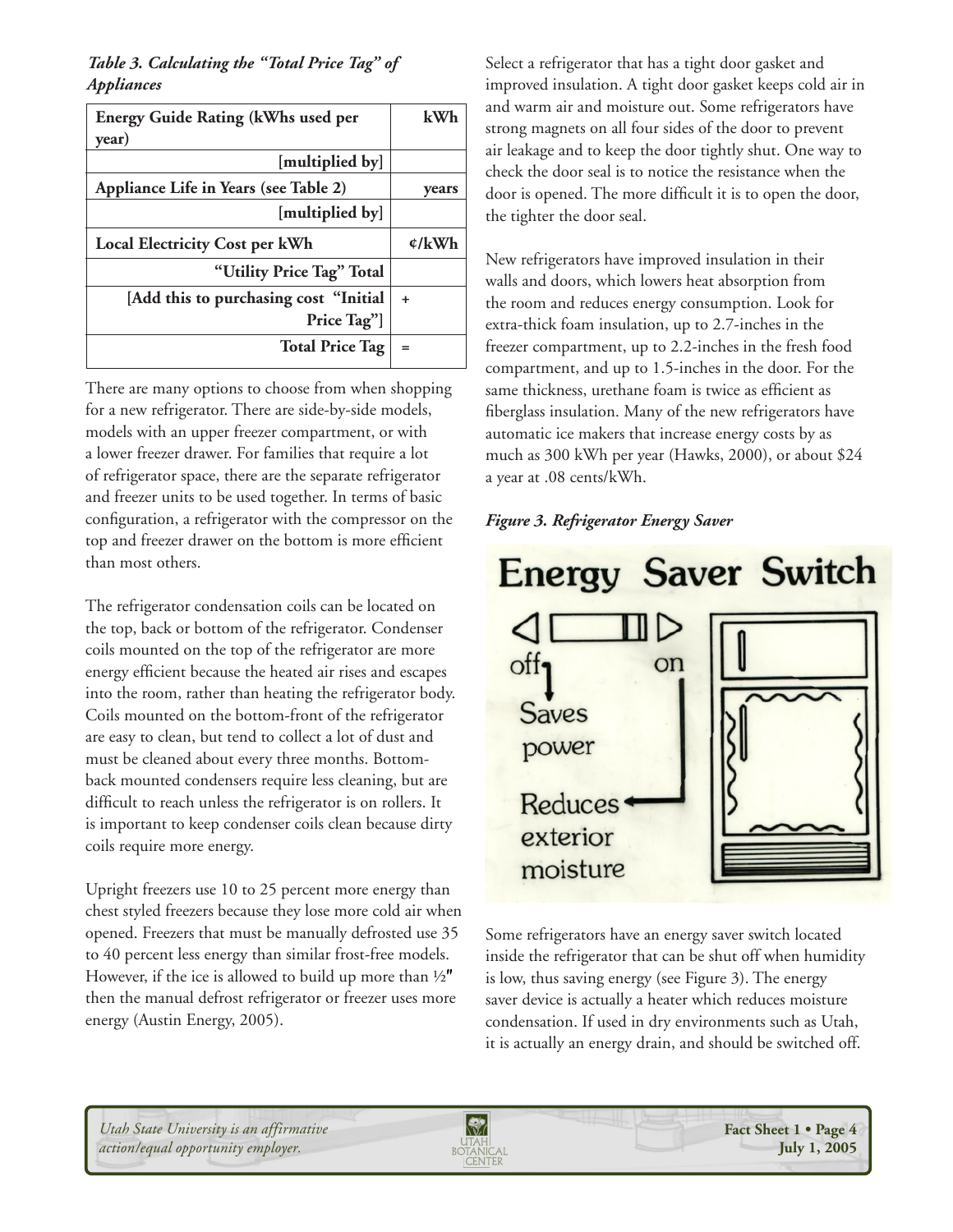When activated, heaters reduce moisture condensation, particularly around the freezer door, where moist air meets cold surfaces. If used continuously, the energysave operation actually adds to energy consumption, therefore, it should be turned on only when moisture condensation is high.

### **DISHWASHERS**

The most efficient washers use less hot water, have energy-efficient motors, better spray arms, use sensors to determine the length of the wash cycle, and have controls for water temperature. The newest EnergyStar® dishwashers are 25 percent more efficient than the many other new dishwashers that do not have the label. At 25 percent, these dishwashers can save up to \$25 per year on energy costs (NRC, 2004). Improved washing action, spray arms, and nozzles reduce hot water use, and the energy cost of heating that water. Hot water use primarily determines the energy efficiency of a dishwasher, so it is important to choose models that require the least amount.

Washing cycle times and water consumption vary considerably between different models of dishwashers and can be checked by asking to see a machine's specification sheet, the instruction manual, or the model's use-and-care booklet. A normal heavy-duty cycle, including drying, can run anywhere from an hour to an hour and a half. Short cycles run 35 minutes to an hour. Water consumption varies as well. For some machines, the water usage is from 8 to14 gallons depending on the cycle, on others from 6 to 11 gallons. Newer models of dishwashers are not only more energy efficient than older models, but they are also better at getting dishes clean.

A relatively new feature found in dishwashers is electronic touch control panel. These controls offer options previously unavailable, such as delay-start and diagnostic features. The delay-start option allows the dishwashing cycle to begin anywhere from 10 minutes to 9 hours later. This feature allows owners to take advantage of off-peak electric rates, run the dishwasher when there isn't a high demand for hot water, or simply when it is most convenient. When purchasing a new dishwasher, select one that offers different options such as "low energy option," "rinse hold cycle," or "air dry option." Look for models with internal "booster heaters" which permit lower household water heater temperature settings.

Washing options are very important in a dishwasher. They may include a low-energy option for moderate to lightly dirty loads, a regular wash for normal loads, and a rinse-and-hold washing option. Anytime you use less hot water, you save energy and money.

#### **OVENS AND COOKTOPS**

For cooking, consumers may purchase an oven and cooktop, or range. More households are using ovens and cooktops rather than ranges. A range contains both an oven and cooktop. A cooktop is a cooking unit mounted on the counter top. About 58 percent of American households cook with electricity, but gas ovens and ranges are making a steady comeback. Gas ovens use less energy when compared to electric counterparts because the fuel is used directly for cooking. Also in many parts of the U.S., gas is less expensive than electricity (HealthGoods, 2004).

#### *Figure 4. Ovens*



For ovens, electronic controls offer a variety of cooking timers that keep time from seconds to 4 hours or more. They have reminder options, automatic shut offs, buzzers or chimes, or warning lights to indicate completed cooking times. Electronic controls can be found on ranges, as well as cooktops and ovens. They may increase the initial cost of an appliance, but they are a good investment because they offer more precision. Timers help save energy because they prevent overcooking.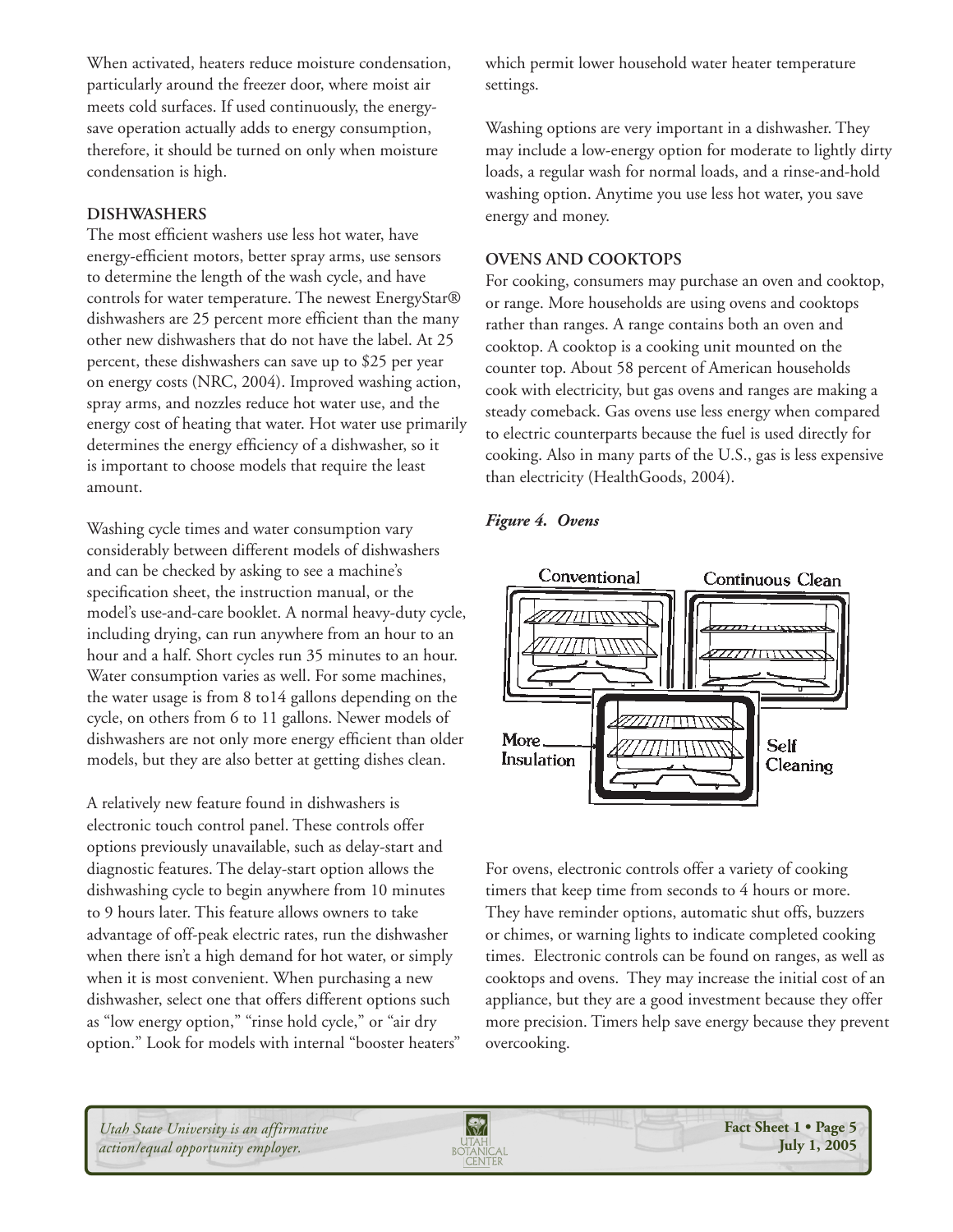



In terms of energy efficiency, a self-cleaning oven uses high heat during a cycle to decompose food soil and grease, therefore clean the oven when dirty. During the cycle, which is clock controlled, the oven door is latched and locked. A self-cleaning oven generally has more insulation in the walls than the conventional or continuous-cleaning oven; therefore, it saves energy when being used (see Figure 4). A self cleaning oven is a good choice because it uses less energy provided you do not use the self-cleaning option more than once a month.

One of the newest features found in ovens is convection cooking. It is available in portable, full-size, free-standing, and built-in wall ovens. In convection ovens, a fan blows the heated air over and around the food, increasing the rate of moisture evaporation, thus decreasing cooking time and saving energy. With convection cooking, you do not have to pre-heat the oven (see Figure 5).

### **CLOTHES WASHERS**

When choosing a new clothes washer, it is first important to determine the proper size washer. A small washer may be more appropriate for smaller households. But if you have a large family and have to do multiple loads and the clothes washer is too small for your family, you could be using more energy.

It is also important to choose a clothes washer that has multiple heat and water settings. This gives you the option of using less water for smaller loads. Choose a clothes washer that has the ability to select hot, warm, or cold water, water levels for the amount of clothing, and a fast spin speed that allows more water to be removed

after the washing, thus reducing the drying time and your dryer's energy use.

Front-loading washing machines are more efficient than top loading ones because they use less water and the cleaning action is better. Front loading washing machines use approximately one-third the energy and water compared to vertical axis machines (top loading). They also have a faster spin speed, which dries laundry better and decreases dryer time.

# **CLOTHES DRYERS**

Clothes dryers use an enormous amount of energy to dry clothes. In many areas of the country, gas dryers are more energy efficient than electrical dryers. Models are available which have an automatic moisture sensor that automatically shuts off the machine when clothes are dry, thus saves energy.

### **CONCLUSION**

When shopping for new appliances, one should always read the EnergyGuide and EnergyStar ® labels. It is also a good idea to calculate the second price tag, which includes the cost of running the appliance. Modern household appliances have more energy-saving options than ever before, including features which reduce energy and hot water consumption.

## **REFERENCES**

American Council for an Energy-Efficient Economy (2004). Top-Rated Energy-Efficient Appliances. [Online] Available: http://www.aceee.org/consumerguide/ topdish.htm

AustinEnergy (2005). Energy Efficient Tips- Appliances. [Online] Available: http://www.austinenergy.com/ Energy%20Efficiency/Tools%20and%20Tips /residential/Energy%20Efficiency%20Tips/appliances.htm

CNYHomes (2005). Life Expectancy of Interior Household Parts. [Online] Available: http://www. cnyhomes.com/Buyers/useful/expect\_int.cgi?num=11

EnergyGuide (2005). Food Storage/Cooking for Your Home. Refrigerators. [Online] Available: http://library.energyguide.com/EnergyLibraryTopic. asp?bid=nstar&prd=10 &TID=13915&SubjectID=7831